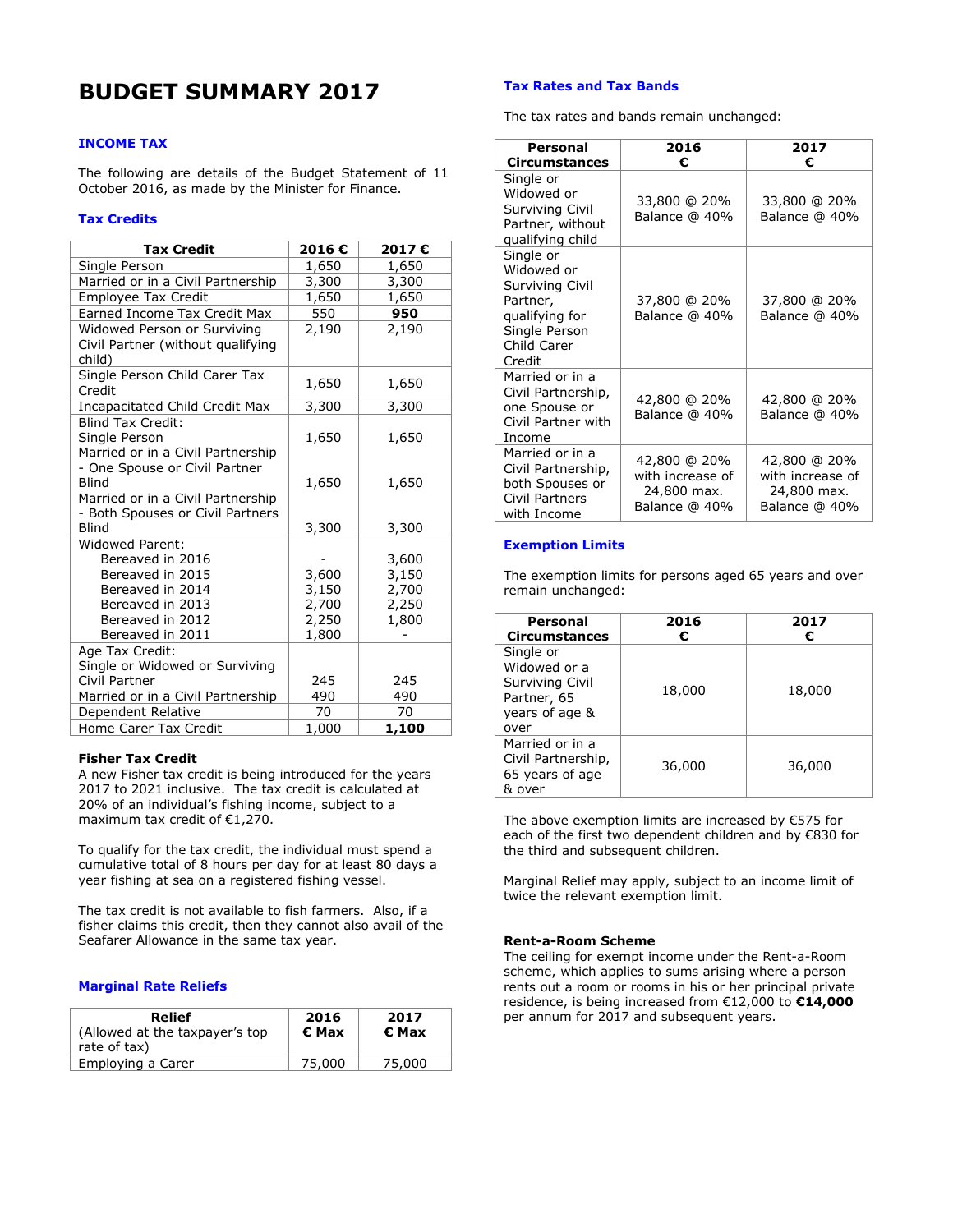# **Living City Incentive (LCI)**

A number of amendments are being made to the Living City Initiative. The principal amendments provide for the extension of the residential element of the initiative to lessors and the removal of the floor area restrictions.

Further details concerning this measure will be contained in the Finance Bill.

# **Rental Income**

The rate of tax relief for interest on borrowings used in the purchase, improvement or repair of residential rental property is increased from 75% to 80% in respect of interest accruing on or after 1 January 2017.

### **UNIVERSAL SOCIAL CHARGE (USC)**

The rates and thresholds of the USC are changed as follows:

# **The Standard Rates of USC**

| <b>USC Thresholds</b>                      |       |                                            |      |
|--------------------------------------------|-------|--------------------------------------------|------|
| 2016                                       |       | 2017                                       |      |
|                                            | Rate  |                                            | Rate |
| Income up to<br>€12,012.00                 | $1\%$ | Income up to<br>€12,012.00                 | 0.5% |
| Income from<br>€12,012.01 to<br>€18,668.00 | 3%    | Income from<br>€12,012.01 to<br>€18,772.00 | 2.5% |
| Income from<br>€18,668.01 to<br>€70,044.00 | 5.5%  | Income from<br>€18,772.01 to<br>€70,044.00 | 5%   |
| Income above<br>€70,044.00                 | 8%    | Income above<br>€70,044.00                 | 8%   |

# **The Reduced Rates of USC**

| <b>USC Thresholds</b>                                                                        |
|----------------------------------------------------------------------------------------------|
| Individuals aged 70 years or over whose aggregate<br>income for the year is €60,000 or less. |
| Individuals (aged under 70) who hold a full medical card                                     |

whose aggregate income for the year is €60,000 or less.

| 2016                       | Rate  | 2017                       | Rate |
|----------------------------|-------|----------------------------|------|
| Income up to<br>€12,012.00 | $1\%$ | Income up to<br>€12,012.00 | 0.5% |
| Income above<br>€12.012.00 | 3%    | Income above<br>€12,012.00 | 2.5% |

Note 1. 'Aggregate' income for USC purposes does not include payments from the Dept of Social Protection.

Note 2. A 'GP only' card is not considered a full medical card for USC purposes.

# **The Exempt Categories**

These remain unchanged:

| 2016                           | 2017                           |
|--------------------------------|--------------------------------|
| Where an individual's          | Where an individual's          |
| income for a year does not     | income for a year does not     |
| exceed €13,000                 | exceed €13,000                 |
| All Dept. of Social Protection | All Dept. of Social Protection |
| payments                       | payments                       |
| Income already subjected       | Income already subjected       |
| to DIRT                        | to DIRT                        |

#### **3% Surcharge (non-PAYE income)**

The surcharge of 3% on individuals who have non-PAYE income that exceeds €100,000 in a year remains unchanged.

# **Home Renovation Incentive (HRI)**

The Home Renovation Incentive is extended for two more years, to end on 31 December 2018.

This will allow additional time for landlords and homeowners to make the necessary renovations to their properties, and provide additional support to the construction sector for another two years.

### **Help to Buy (HTB) Incentive**

A Help to Buy incentive is being introduced which is designed to assist first-time buyers with obtaining the deposit required to purchase a home or, first-time home owners looking to build their own home (self-builds).

The incentive will only be available in respect of principal private residences.

The relief will take the form of a rebate of an amount equal to income tax (including DIRT) paid over the previous four tax years.

The maximum rebate available will be up to 5% of the purchase price of a new home valued at up to €400,000. Where a new home is valued between €400,000 and €600,000, the maximum rebate (i.e.  $€20,000$ ) will continue to be available. No rebate will be available for new purchases costing over €600,000 or new-builds valued at over €600,000.

The relief will be linked to a mortgage being taken out for a minimum of 80% of the purchase price, or in the case of a self-build, 80% of the valuation approved by the mortgage provider.

Relief will be provided at deposit stage (signing of contract) or, in the case of a self-build, following the drawdown of the first tranche of the relevant mortgage.

The incentive will be available, where all of the conditions are met, in the period commencing on 19 July 2016 and ending on 31 December 2019. Claimants will be able to apply online to Revenue for the relief from January 2017.

Further details concerning this incentive will be contained in the Finance Bill.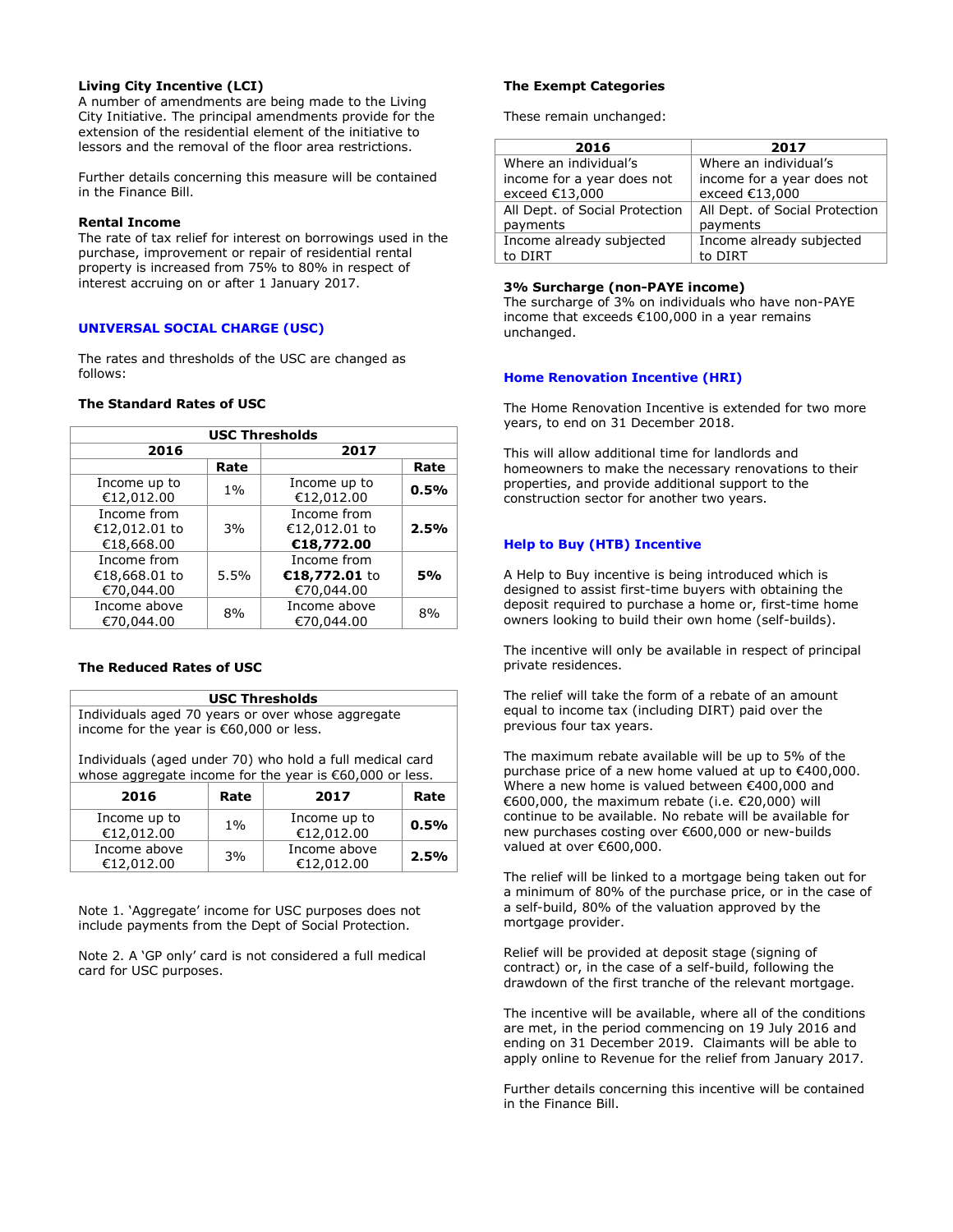# **Special Assignee Relief Programme (SARP)**

This incentive is extended for 3 more years, to end on 31 December 2020.

#### **Foreign Earnings Deduction**

The Foreign Earnings Deduction scheme is being extended until the end of 2020. In addition, from 2017 onwards, Colombia and Pakistan are added as relevant states and the number of required days to be spent in a relevant state is reduced from 40 to 30.

#### **Start Your Own Business Relief**

This measure, which provides relief from income tax for long term unemployed individuals who start a new business, is being extended for 2 more years to end on 31 December 2018.

## **Agri-Taxation**

### **Income Averaging**

The income averaging regime for farmers is being amended to provide an option for farmers to elect out of averaging and revert to the normal basis of assessment for a single year. The deferred tax on the average profit will be payable in instalments over the subsequent years. The election will be available for the 2016 and subsequent years of assessment.

### **Accelerated Capital Allowances for Energy Efficient Equipment**

The accelerated capital allowances for energy efficient equipment currently available to companies, is being extended to all sole traders.

## **VAT**

# **Increase in the Farmer's Flat-Rate Addition**

The flat-rate scheme compensates unregistered farmers for VAT incurred on their farming inputs.

The farmer's flat-rate addition will be increased from 5.2% to **5.4%** with effect from 1 January 2017.

# **Deposit Interest Retention Tax (DIRT)**

The rate of retention tax that applies to deposit interest is being reduced by 2 percentage points each year over the next four years to bring the rate of DIRT from 41% to 33% over that period.

A reduced rate of 39% will apply to interest paid or credited on or after 1 January 2017.

# **CORPORATION TAX (CT)**

There are no changes to Corporation Tax.

# **CAPITAL GAINS TAX (CGT)**

#### **Entrepreneur Relief**

A reduced CGT rate of 10% will apply to the disposal in whole or in part of qualifying business assets up to an overall limit of €1m of chargeable gains.

#### **Relief for Raised Bogs**

A CGT relief is being introduced to exempt payments made under an incentive scheme relating to the protection of raised bogs.

Details will be contained in the Finance Bill.

# **CAPITAL ACQUISITIONS TAX (CAT)**

### **Tax-free Thresholds**

The Capital Acquisitions Tax Group tax-free thresholds are increased as follows:

|   | <b>Threshold</b>                                                                                                                                                                                                                                                                                                  | Existing<br>Level | New<br>Level |
|---|-------------------------------------------------------------------------------------------------------------------------------------------------------------------------------------------------------------------------------------------------------------------------------------------------------------------|-------------------|--------------|
| A | applies where the<br>beneficiary is a child<br>(including adopted child,<br>step-child and certain<br>foster children) or is a<br>minor child of a deceased<br>child of the disponer.<br>Parents also fall within<br>this threshold where they<br>take an inheritance of an<br>absolute interest from a<br>child. | €280,000          | €310,000     |
| в | applies where the<br>beneficiary is a brother,<br>sister, a nephew, a niece<br>or lineal ancestor or lineal<br>descendant of the<br>disponer.                                                                                                                                                                     | €30,150           | €32,500      |
| c | applies in all other cases.                                                                                                                                                                                                                                                                                       | €15,075           | €16,250      |

The new Group tax-free thresholds apply to gifts and inheritances taken on or after 12 October 2016.

# **EXCISES**

#### **Alcohol Products Excise Duty Relief for Microbreweries**

The special relief reducing the standard rate of Alcohol Products Tax by 50% on beer produced in microbreweries will now be available to small breweries producing up to 40,000 hectolitres per annum. Relief will continue to be granted up to 30,000 hectolitres per annum.

#### **Alcohol Products Tax (APT)**

There are no changes to the APT rates.